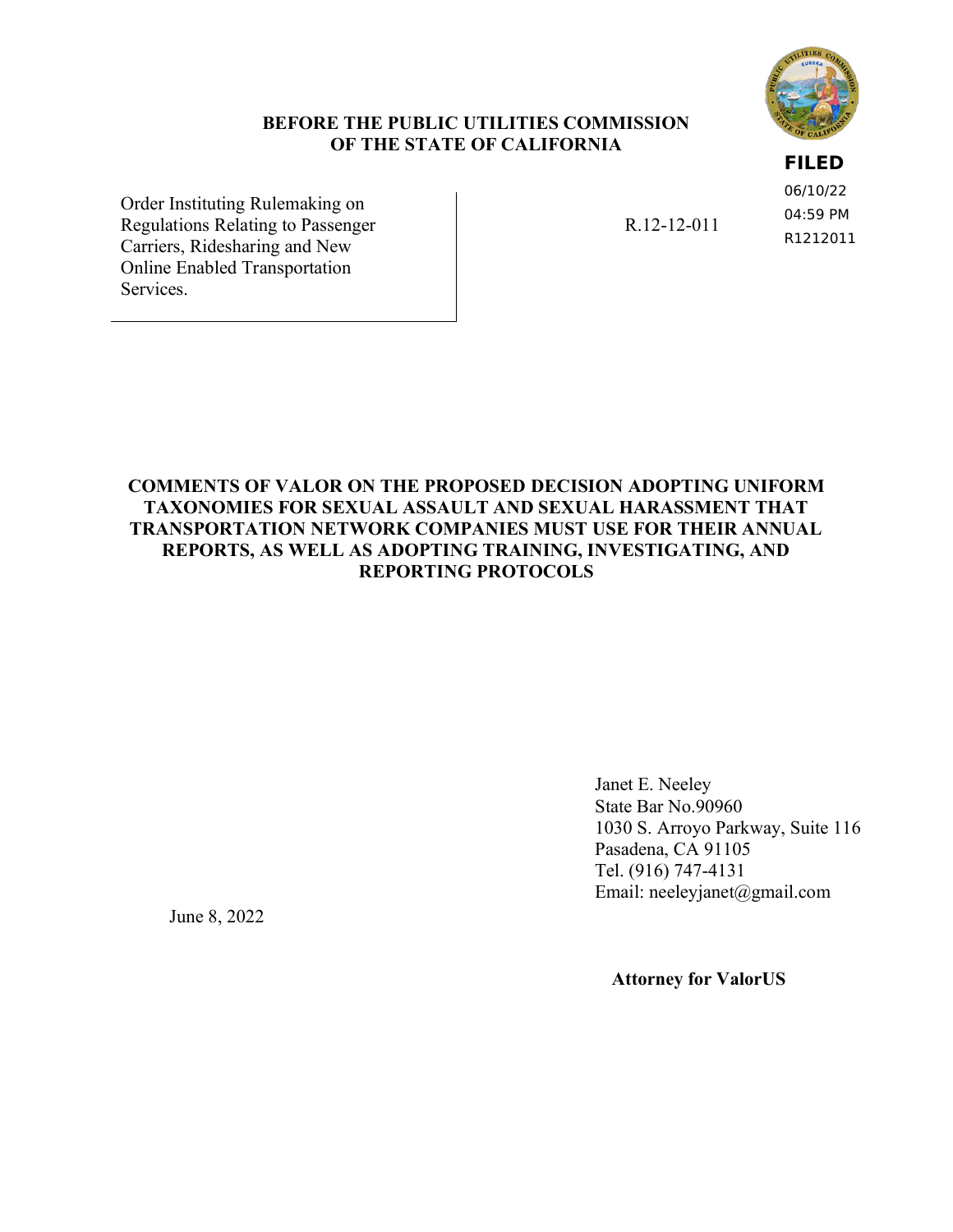# **TABLE OF CONTENT**

| $\mathbf{I}$ . |                                                                                                                       | Page |
|----------------|-----------------------------------------------------------------------------------------------------------------------|------|
| II.            | THE PROPOSED CPUC UNIFORM TAXONOMIES ARE BOTH OVER<br>AND UNDER-INCLUSIVE; THE RALIANCE TAXONOMY© IS MORE             |      |
| III.           | THE PROPOSED DECISION DOES NOT REQUIRE TRAINING ON TRAUMA FOR<br>INVESTIGATIVE STAFF, YET TRAINING ON TRAUMA-INFORMED |      |
|                |                                                                                                                       |      |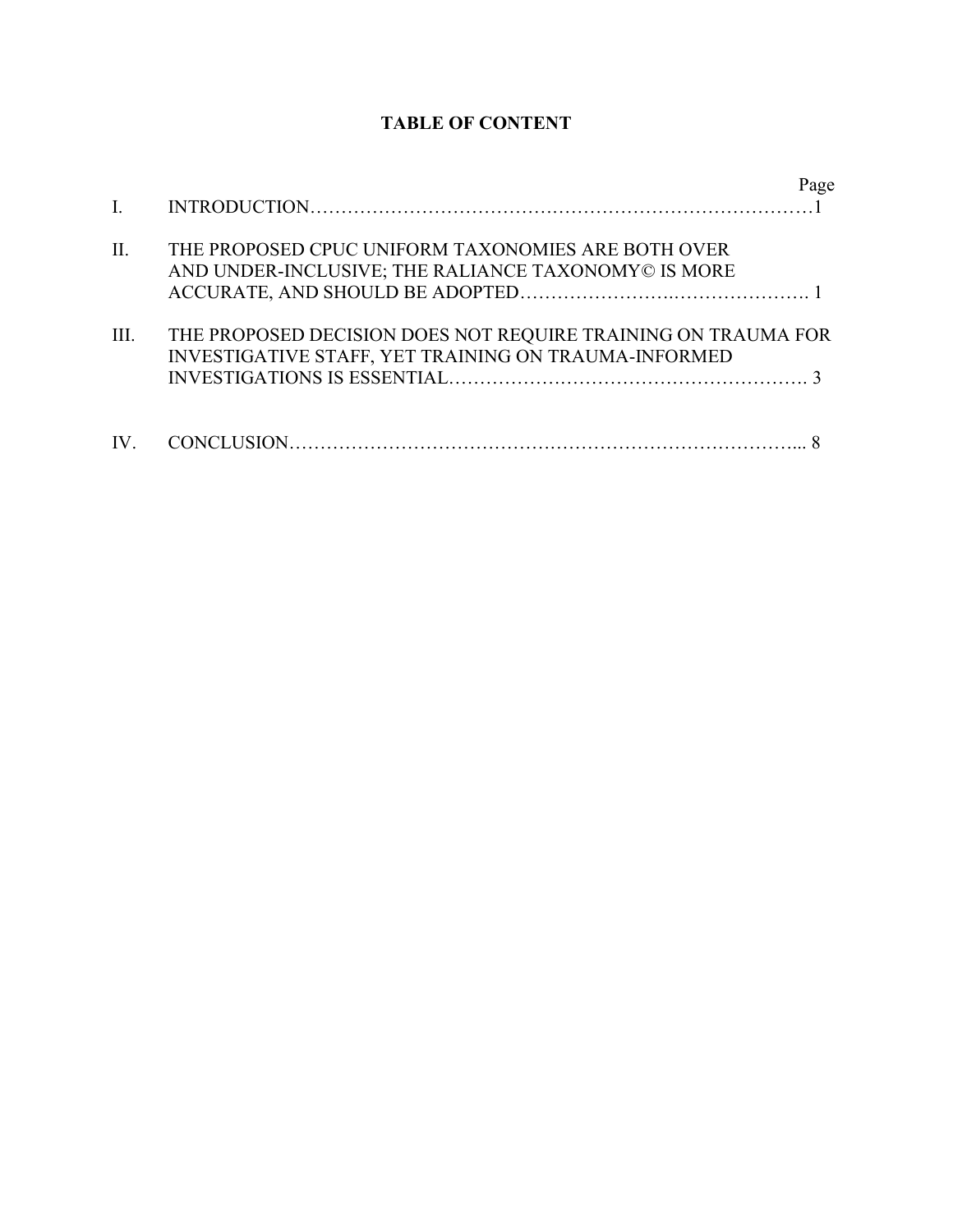## **TABLE OF AUTHORITIES**

| <b>Statutes</b>                                                                                                                                                                                                                                                                 |  |
|---------------------------------------------------------------------------------------------------------------------------------------------------------------------------------------------------------------------------------------------------------------------------------|--|
|                                                                                                                                                                                                                                                                                 |  |
| <b>Other Authorities</b>                                                                                                                                                                                                                                                        |  |
| Canaff, R., Lonsway, K. and Archambault, J., Trauma-Informed Interviewing and the Criminal<br>Sexual Assault Case: Where Investigative Technique Meets Evidentiary Value, online at<br>https://evawintl.org/wp-content/uploads/2020-02 TB-Trauma-Informed-Interviewing-and-the- |  |
|                                                                                                                                                                                                                                                                                 |  |
| <b>CPUC Proposed Decision:</b>                                                                                                                                                                                                                                                  |  |
| https://docs.cpuc.ca.gov/PublishedDocs/Efile/G000/M472/K442/472442955.PDF 3, 4, 5, 8                                                                                                                                                                                            |  |
| HELPING INDUSTRIES TO CLASSIFY REPORTS OF SEXUAL HARRASSMENT,<br>SEXUAL MISCONDUCT, AND SEXUAL ASSAULT"                                                                                                                                                                         |  |
| https://www.raliance.org/report_posts/helping-industries-to-classify-reports-of-sexual-                                                                                                                                                                                         |  |
|                                                                                                                                                                                                                                                                                 |  |
|                                                                                                                                                                                                                                                                                 |  |
| The Forensic Experiential Trauma Interview (FETI), by Russell Strand, online at<br>http://www.azcvs.net/wp-content/uploads/FETI-Public-Description-Jan-2017.pdf  5, 7                                                                                                           |  |
| University of California Office of the President, Systemwide Title IX Office, online at<br>https://www.ucop.edu/title-ix/resources/svsh-training-and-materials/index.html 8                                                                                                     |  |
|                                                                                                                                                                                                                                                                                 |  |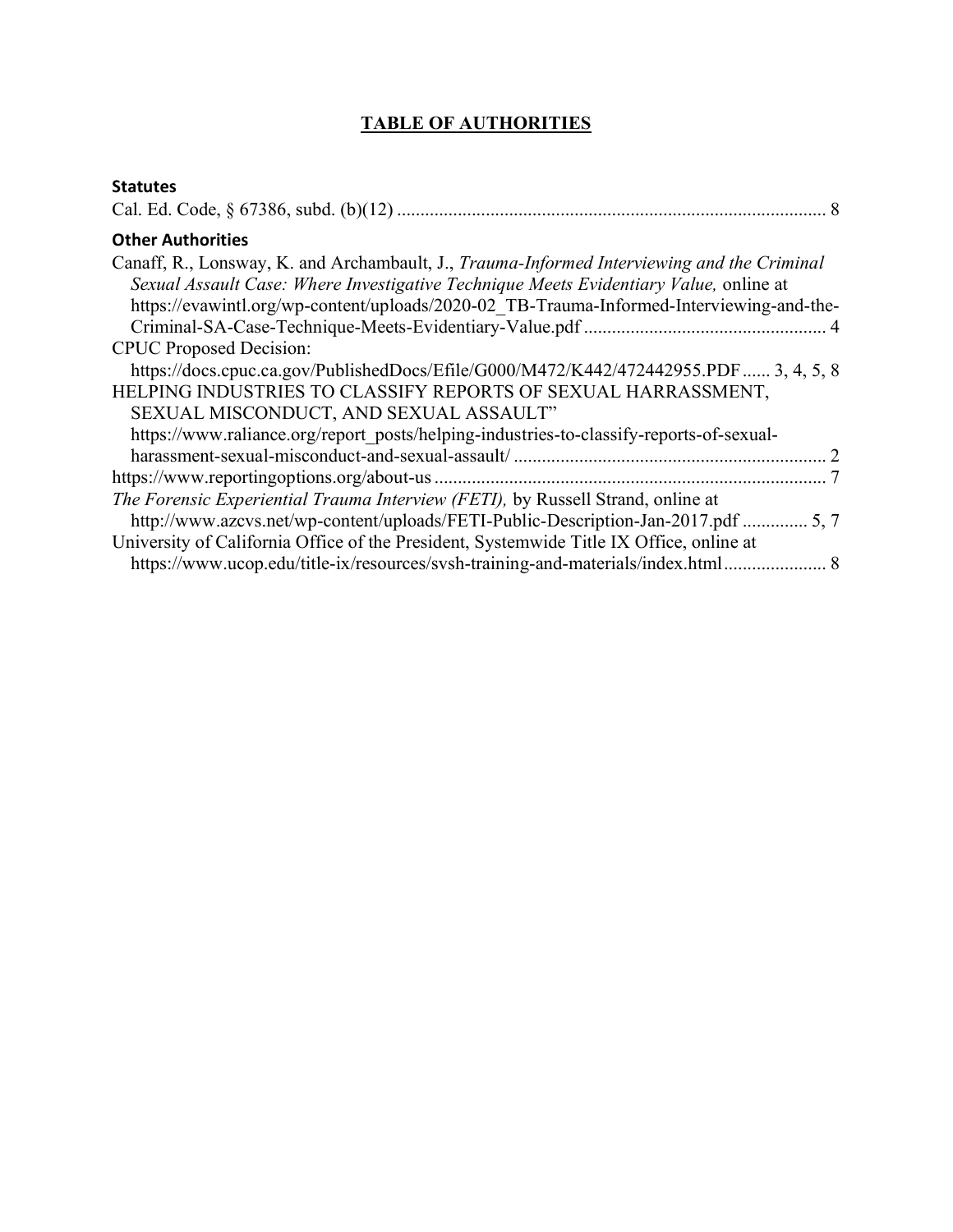### **BEFORE THE PUBLIC UTILITIES COMMISSION OF THE STATE OF CALIFORNIA**

Order Instituting Rulemaking on Regulations Relating to Passenger Carriers, Ridesharing and New Online Enabled Transportation **Services** 

R.12-12-011

### **COMMENTS OF VALOR ON [PROPOSED DECISION A](http://docs.cpuc.ca.gov/PublishedDocs/Efile/G000/M326/K933/326933637.PDF)DOPTING UNIFORM TAXONOMIES FOR SEXUAL ASSAULT AND SEXUAL HARASSMENT THAT TRANSPORTATION NETWORK COMPANIES MUST USE FOR THEIR ANNUAL REPORTS, AS WELL AS ADOPTING TRAINING, INVESTIGATING, AND REPORTING PROTOCOL**

### **I. INTRODUCTION**

Pursuant to Rule 14.3 of the California Public Utilities Commission's ("Commission")

Rules of Practice and Procedure ("Rules"), ValorUS (VALOR) submits the following comments

on the Proposed Decision Adopting Uniform Taxonomies for Sexual Assaults and Sexual

Harassments that Transportation Network Companies Must Use for Their Annual Reports, As

Well As Adopting Training, Investigating, and Reporting Protocols ("Proposed Decision").

# **II. THE PROPOSED CPUC UNIFORM TAXONOMIES ARE BOTH OVER AND UNDER-INCLUSIVE; THE RALIANCE TAXONOMY© IS MORE ACCURATE AND SHOULD BE ADOPTED**

The Commission proposes the adoption of its own "uniform taxonomies" to classify sexual assault and harassment. The RALIANCE Sexual Misconduct and Violence Taxonomy© (hereinafter "RALIANCE Taxonomy©"), on the other hand, was developed by experts in the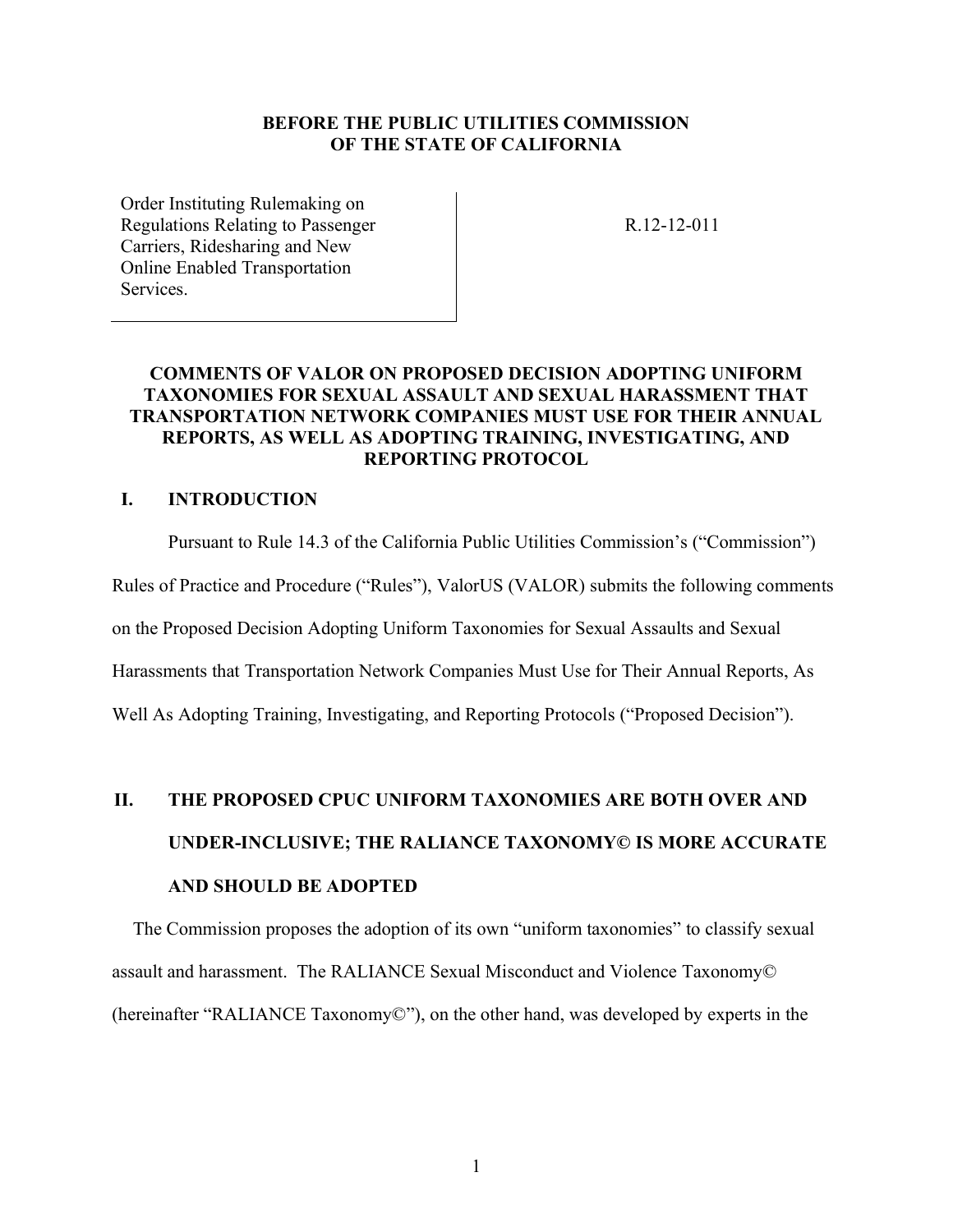fields of sexual assault/harassment and criminal law.<sup>1</sup> It is more accurate than the Commission's proposed taxonomies and should be adopted, for the reasons explained in the Comments on the Proposed Decision submitted by RALIANCE.

VALOR concurs with the findings proposed by RALIANCE and agrees that the Commission's proposed taxonomies are based on a misunderstanding of the definition of sexual battery in the California Penal Code and is both under and over-inclusive. VALOR also agrees with RALIANCE that the Commissions' proposed taxonomies mischaracterize sexual harassment for purposes of a TNC investigation by applying workplace standards which are not relevant in this context, as explained in the Comments on the Proposed Decision submitted by RALIANCE.

VALOR, like RALIANCE, urges the Commission to adopt the RALIANCE Taxonomy© because it is the standard accepted as the only accurate taxonomy for this purpose by the organizations which comprise the movement to address sexual violence and harassment. Defining in detail the behaviors which together constitute sexual assault allows investigative staff who are not criminal law experts to accurately identify behaviors which constitute sexual assault. The use of broad, generalized definitions, on the other hand, leads to mischaracterization of sexual violence and omissions in identifying sexual assault and harassment.

The RALIANCE Taxonomy© is mutually exclusive and collectively exhaustive. It was created by a group of seasoned sexual violence professionals and attorneys at RALIANCE, as well as other experts including the National Sexual Violence Research Center (NSRVC) and an academic research team at the Urban Institute. It accurately characterizes sexual assault

<sup>&</sup>lt;sup>1</sup> See RALIANCE Taxonomy: "HELPING INDUSTRIES TO CLASSIFY REPORTS OF SEXUAL HARRASSMENT, SEXUAL MISCONDUCT, AND SEXUAL ASSAULT" [https://www.raliance.org/report\\_posts/helping-industries-to-classify-reports-of-sexual-harassment-sexual](https://www.raliance.org/report_posts/helping-industries-to-classify-reports-of-sexual-harassment-sexual-misconduct-and-sexual-assault/)[misconduct-and-sexual-assault/](https://www.raliance.org/report_posts/helping-industries-to-classify-reports-of-sexual-harassment-sexual-misconduct-and-sexual-assault/)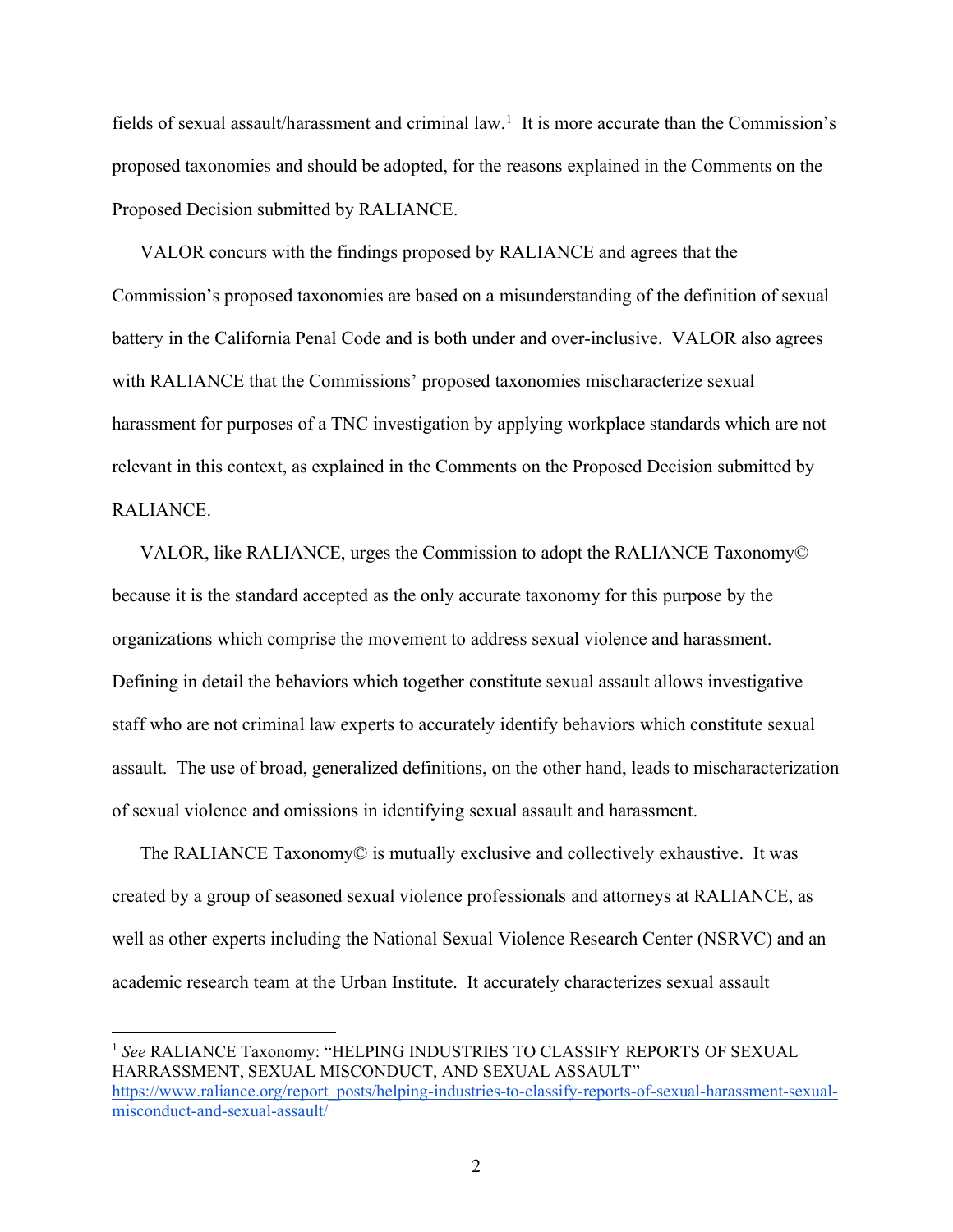consistently with California Penal Code definitions, and it accurately defines sexual harassment in the appropriate context of a TNC ride. Both Uber and Lyft use this taxonomy.

The Proposed Decision indicates the Commission believes that Uber and Lyft use two different taxonomies. (Proposed Decision at pp. 3-4.)<sup>2</sup> In fact, both Uber and Lyft use the RALIANCE Taxonomy©. Because it is more accurate and makes it easier for staff who are not experts in the criminal law to use to classify behaviors, VALOR agrees with RALIANCE that the RALIANCE Taxonomy© should be adopted.

# **III. The Proposed Decision Does Not Require Training on Trauma for Investigative Staff, Yet Training on Trauma-Informed Investigations Is Essential**

Training on the nature and neuroscience of trauma and on how to do a trauma-informed sexual assault/harassment investigation is essential for sexual assault investigators two reasons. First, the principle of do no harm applies. Training on how to do a trauma-informed investigation helps avoid re-traumatizing a victim of sexual assault. Second, without such training the accuracy of the facts revealed in an investigation may be impacted. The victim may not disclose facts which he or she perceives would be judged. Alternately, the victim may not remember or may fail to disclose facts which would be accessed or disclosed if a more traumainformed investigation is done.

The Commission states that investigations by TNCs must adhere at a minimum to specified requirements in the claim investigation process. (Proposed Decision at p. 24.)<sup>3</sup> The Proposed Decision also says that the Commission's own staff may want to do further

<sup>2</sup> *See* CPUC Proposed Decision pp. 3-4:

<https://docs.cpuc.ca.gov/PublishedDocs/Efile/G000/M472/K442/472442955.PDF> 3 *Id.* at 24.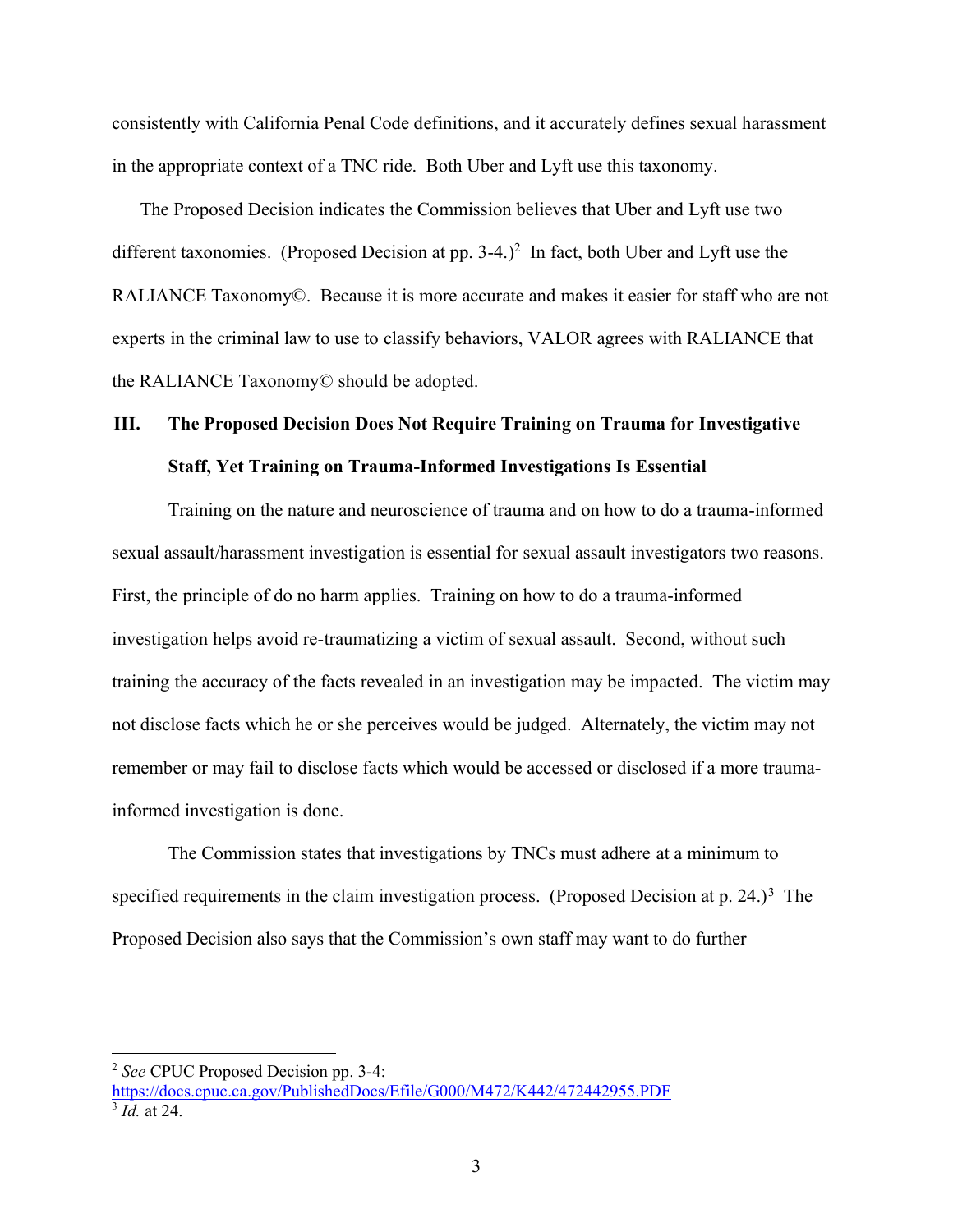investigation of a sexual assault complaint to determine whether a decision not to terminate a TNC driver was well-founded. (Proposed Decision at p. 11.)<sup>4</sup>

The list of specified investigation requirements in the Proposed Decision, however, lacks a requirement that all investigators be trained on how to conduct a trauma-informed investigation. Without such training, staff run the risk of further traumatizing victims of sexual assault and harassment. Also, important information about the incident can be lost or remain hidden when an investigator is not trained to do a trauma-informed victim interview.

"In a trauma-informed interview, questions are asked in ways that are consistent with how traumatic memories are often encoded, stored, and retrieved. Interviewers also understand, listen for, and gather information about common brain-based impacts of trauma on attention, cognition, and behavior (e.g., narrowed attention, impaired reasoning capacities, freezing, habit behaviors, dissociation, and tonic immobility). These strategies can help interviewers elicit more complete and accurate information from sexual assault victims, which can, in turn, lead to more thorough evidence-based investigations." <sup>5</sup>

For example, an investigator who understands trauma-informed questioning would never ask a victim, "How did you react?" (See question listed in the Proposed Decision at p. 24.)<sup>6</sup> In the context of relating facts about a sexual assault, such a question may well be perceived as blaming by a victim. For example, if the victim has just said that the perpetrator pinned him or her against a wall, asking the victim "How did you react?" might make him or her feel that they should have fought back or was somehow at fault for not having reacted differently.

<sup>4</sup> *Id.* at 11.

<sup>5</sup> See Canaff, R., Lonsway, K. and Archambault, J., *Trauma-Informed Interviewing and the Criminal Sexual Assault Case: Where Investigative Technique Meets Evidentiary Value,* OVW Grant No. 2018- TA-AX-K032, Feb. 2020, at p. 6, online at [https://evawintl.org/wp-content/uploads/2020-02\\_TB-Trauma-](https://evawintl.org/wp-content/uploads/2020-02_TB-Trauma-Informed-Interviewing-and-the-Criminal-SA-Case-Technique-Meets-Evidentiary-Value.pdf)[Informed-Interviewing-and-the-Criminal-SA-Case-Technique-Meets-Evidentiary-Value.pdf](https://evawintl.org/wp-content/uploads/2020-02_TB-Trauma-Informed-Interviewing-and-the-Criminal-SA-Case-Technique-Meets-Evidentiary-Value.pdf) <sup>6</sup> CPUC Proposed Decision., *supra* note 2, at 24.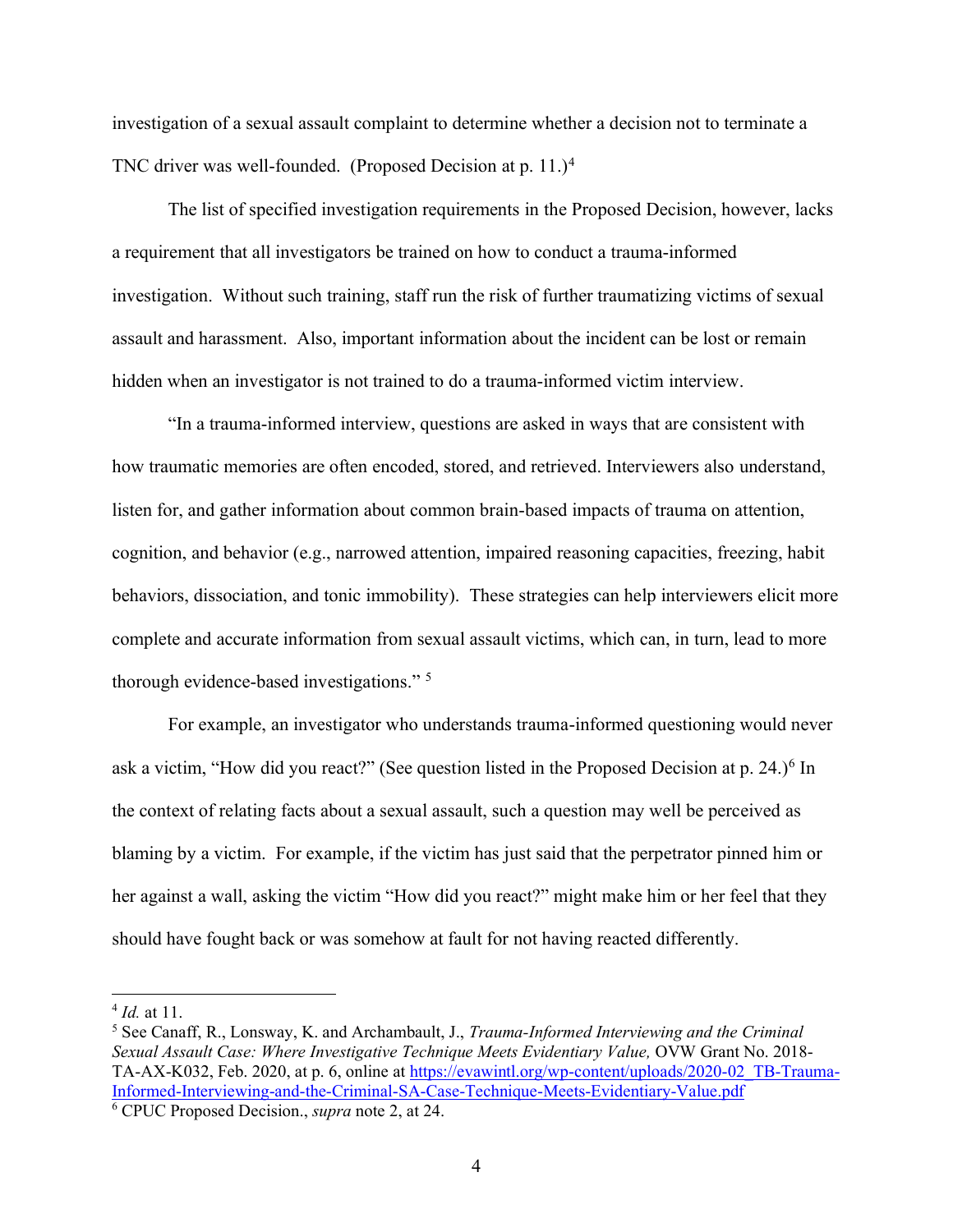An example of a trauma-informed question, if there is a pause in the victim's account of what happened after stating that the perpetrator pinned him or her to a wall, would be, "Can you tell me more about being pinned to the wall?" Or "What are you able to tell me about being pinned to the wall?" These questions will not be perceived as blaming, in contrast to "How did you react?" (See Proposed Decision questions at pp. 25-26<sup>7</sup> ; cf. *The Forensic Experiential Trauma Interview (FETI), by Russell Strand, online at* [<http://www.azcvs.net/wp](http://www.azcvs.net/wp-content/uploads/FETI-Public-Description-Jan-2017.pdf)[content/uploads/FETI-Public-Description-Jan-2017.pdf>](http://www.azcvs.net/wp-content/uploads/FETI-Public-Description-Jan-2017.pdf)) 8

Second, an understanding of the nature and brain science of trauma helps ensure a more accurate investigation. Police investigators who are trained at the academy to ask the standard questions of "who, what when where, why" (the five W's) must re-learn how to do an investigation in order to conduct an appropriate investigation when dealing with trauma victims. The five W's are *least likely* to elicit a complete and accurate response from a trauma victim. As we now understand, this applies equally to interviewing traumatized police officers who are involved in a shooting, to members of the military involved in battle, and to victims of violent crime, including sexual assault. (*The Forensic Experiential Trauma Interview (FETI),* by Russell Strand, online at [<http://www.azcvs.net/wp-content/uploads/FETI-Public-Description-](http://www.azcvs.net/wp-content/uploads/FETI-Public-Description-Jan-2017.pdf)[Jan-2017.pdf>](http://www.azcvs.net/wp-content/uploads/FETI-Public-Description-Jan-2017.pdf))<sup>9</sup>

The federal Department of Justice's Office for Victims of Crime (OVC) defines "traumainformed" as:

Approaches delivered with an understanding of the vulnerabilities and experiences of trauma survivors, including the prevalence and physical, social, and emotional impact of trauma. A trauma-informed approach recognizes signs of trauma in staff, clients, and others and responds by integrating knowledge about trauma into policies, procedures, practices, and settings. Trauma-informed approaches place priority on restoring the

<sup>7</sup> CPUC Proposed Decision., *supra* note 2, at 25-26.

<sup>8</sup> *See The Forensic Experiential Trauma Interview (FETI),* by Russell Strand, online at [<http://www.azcvs.net/wp-content/uploads/FETI-Public-Description-Jan-2017.pdf>](http://www.azcvs.net/wp-content/uploads/FETI-Public-Description-Jan-2017.pdf)

<sup>9</sup> *Id.*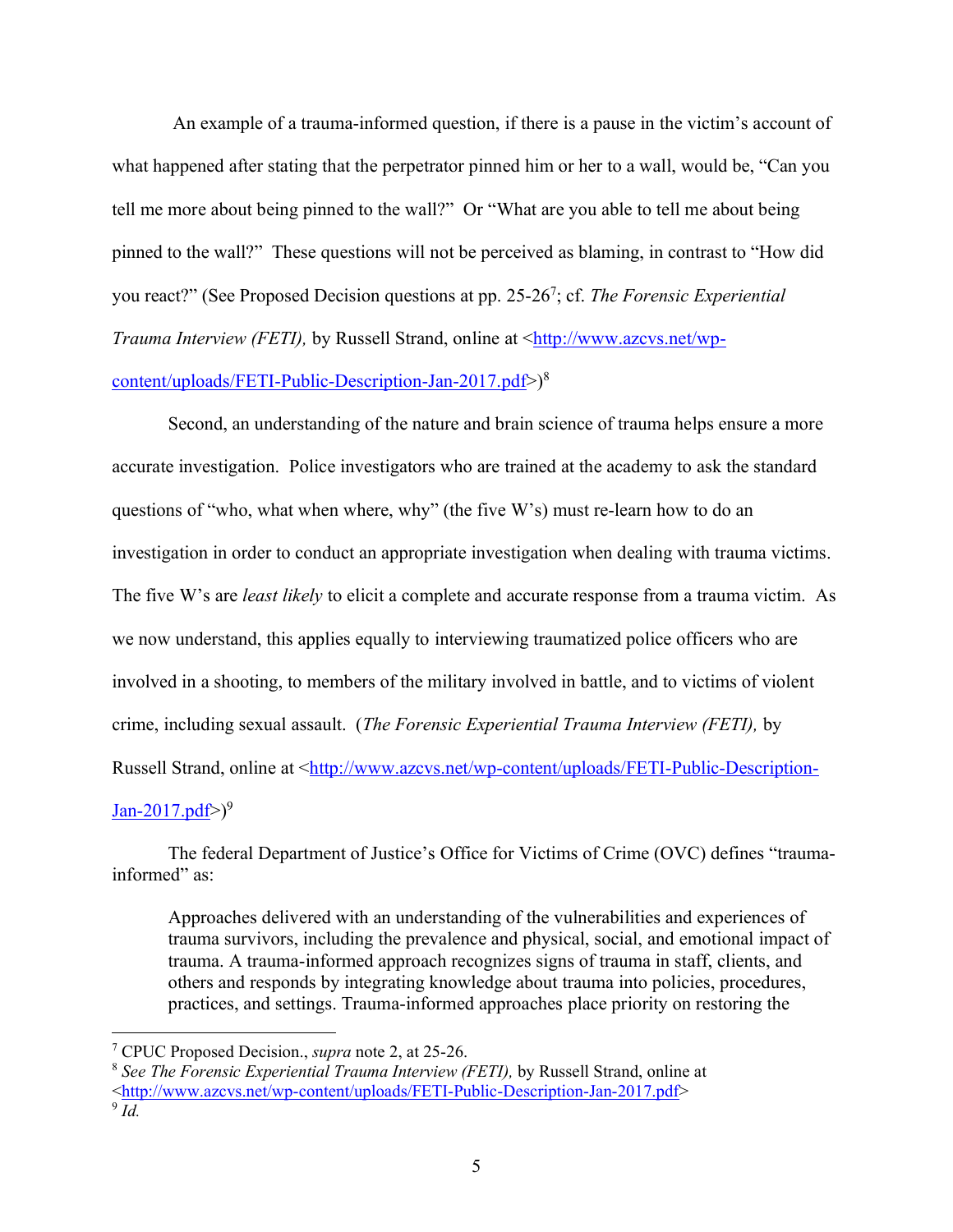survivor's feelings of safety, choice, and control. Programs, services, agencies, and communities can be trauma-informed. (Online at [<https://www.ovc.gov/model](https://www.ovc.gov/model-standards/glossary.html)[standards/glossary.html>](https://www.ovc.gov/model-standards/glossary.html).)<sup>10</sup>

As noted by the U.S. Department of Justice's Office for Victims of Crime, traumainformed approaches place priority on restoring the survivor's feelings of safety, choice and control. Contacting survivors takes their choice and control away and can be detrimental to their healing process. (See online <https://ovc.ojp.gov/sites/g/files/xyckuh226/files/modelstandards/6/ovcttac-model-standards-508.pdf>.)<sup>11</sup> Before any such contact is made by a TNC investigator or Commission staff, standardized and appropriate training by experts on traumainformed interviewing and on the brain science of trauma is essential.

Formal FETI training is a five-day course for law enforcement personnel, or a 34-hour online class. (See  $\text{th}\text{tips.}$ //www.certifiedfeti.com>.)<sup>12</sup> It starts with detailed training about the neuroscience of trauma and progresses through actual practice doing trauma-informed interviews. Investigators must understand the kinds of questions which can elicit memories and the kinds of questions which can destroy incipient (inchoate) memory. Investigators also learn which questions are most likely to result in accurate responses and memories, and which kinds of questions are likely to suppress or destroy them.

One noteworthy feature of trauma-informed interviewing is asking open-ended (not specific) questions. For example, investigators are trained to ask, "What are you able to tell me about your experience?" and to let the survivor explain what happened in their own time and without regard to chronology. Victims rarely remember traumatic experiences in chronological

<sup>&</sup>lt;sup>10</sup> *See* U.S. Department of Justice's Office for Victims of Crime [https://www.ovc.gov/model](https://www.ovc.gov/model-standards/glossary.html)[standards/glossary.html](https://www.ovc.gov/model-standards/glossary.html)

<sup>&</sup>lt;sup>11</sup> *See* U.S. Department of Justice's Office for Victims of Crime

https://ovc.ojp.gov/sites/g/files/xyckuh226/files/model-standards/6/ovcttac-model-standards-508.pdf <sup>12</sup> *See* https://www.certifiedfeti.com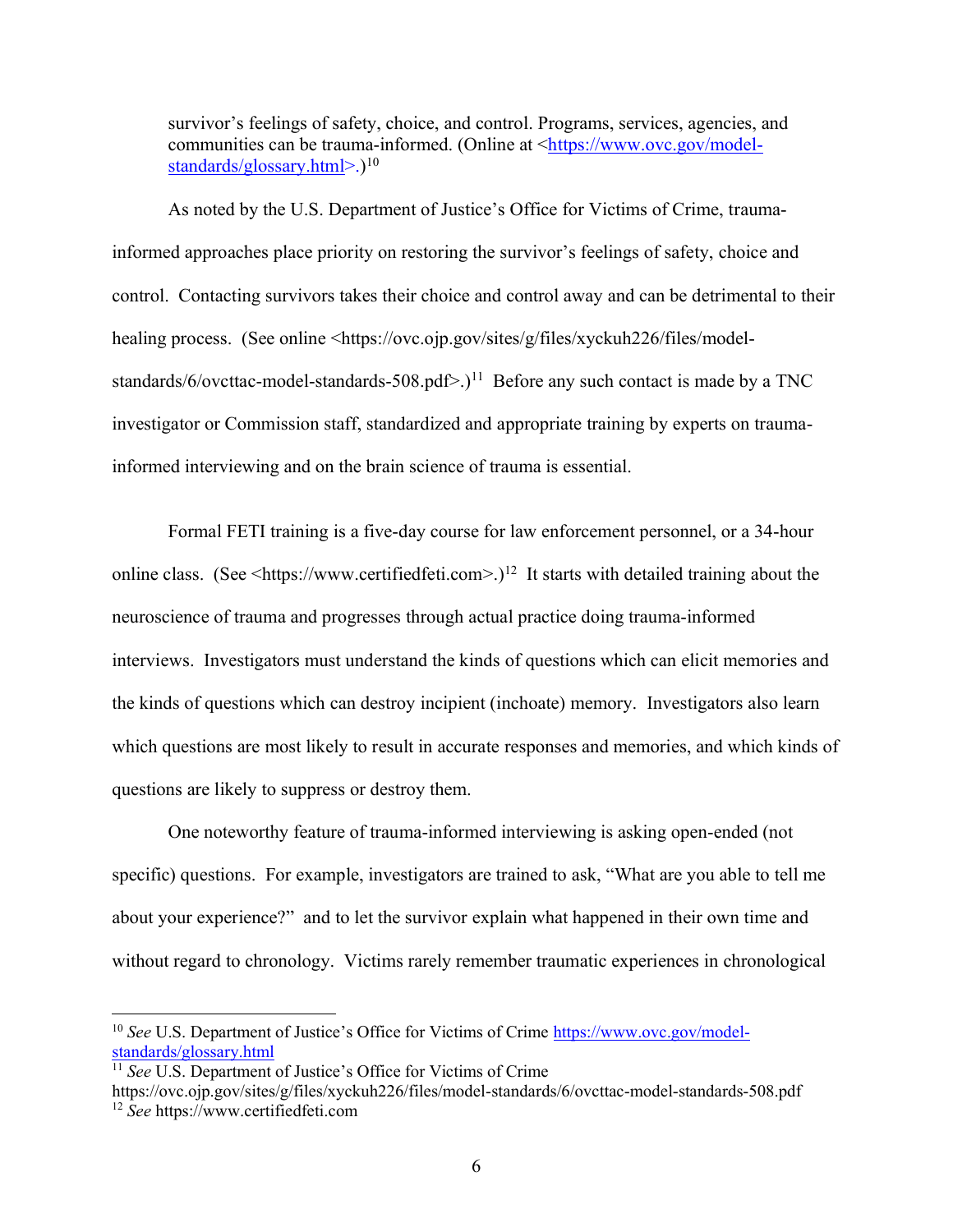order and forcing such a framework is likely to result in details of the traumatic event being lost, forgotten or unarticulated.

Similarly, when a victim pauses in a narrative, investigators are trained to ask, "Are you able to tell me more about …?" or, "Help me understand more about…" (See Markel, *The Forensic Experiential Trauma Interview Questions*) 13 These questions are more likely to elicit memories of the trauma because they do not limit the survivor's account to a rubric in which it may not fit, or which may not be comfortable for the victim.

Traumatic memories are often embedded in sensory memories or reactions at the time of the trauma. Investigators are trained to ask, "What are you able to remember about… (the senses, e.g., hearing, sight, taste, smell, and touch.) (*Ibid.*) Such questions can trigger memories of the incident which can lead to more accurate reporting of the facts.

As law enforcement agencies and the military have discovered in recent years, training on trauma-informed interviewing and understanding the neuroscience of traumatic memory is essential to an accurate investigation process when a traumatic event has occurred. This means someone who is properly trained can perform a competent and accurate investigation involving traumatic injury, whether physical or emotional. (See the *You Have Options* training for law enforcement agencies, described online at

< https://www.reportingoptions.org/about-us/>.) 14

Merely reading the appendices which we attach to this brief about the neuroscience and interviewing process is not sufficient. Thorough training on the brain science, conducted by

<sup>13</sup> *See The Forensic Experiential Trauma Interview Questions*, by David W. Markel and Markel Consulting, LLC

<sup>14</sup> *See You Have Options* training for law enforcement agencies, described online at https://www.reportingoptions.org/about-us/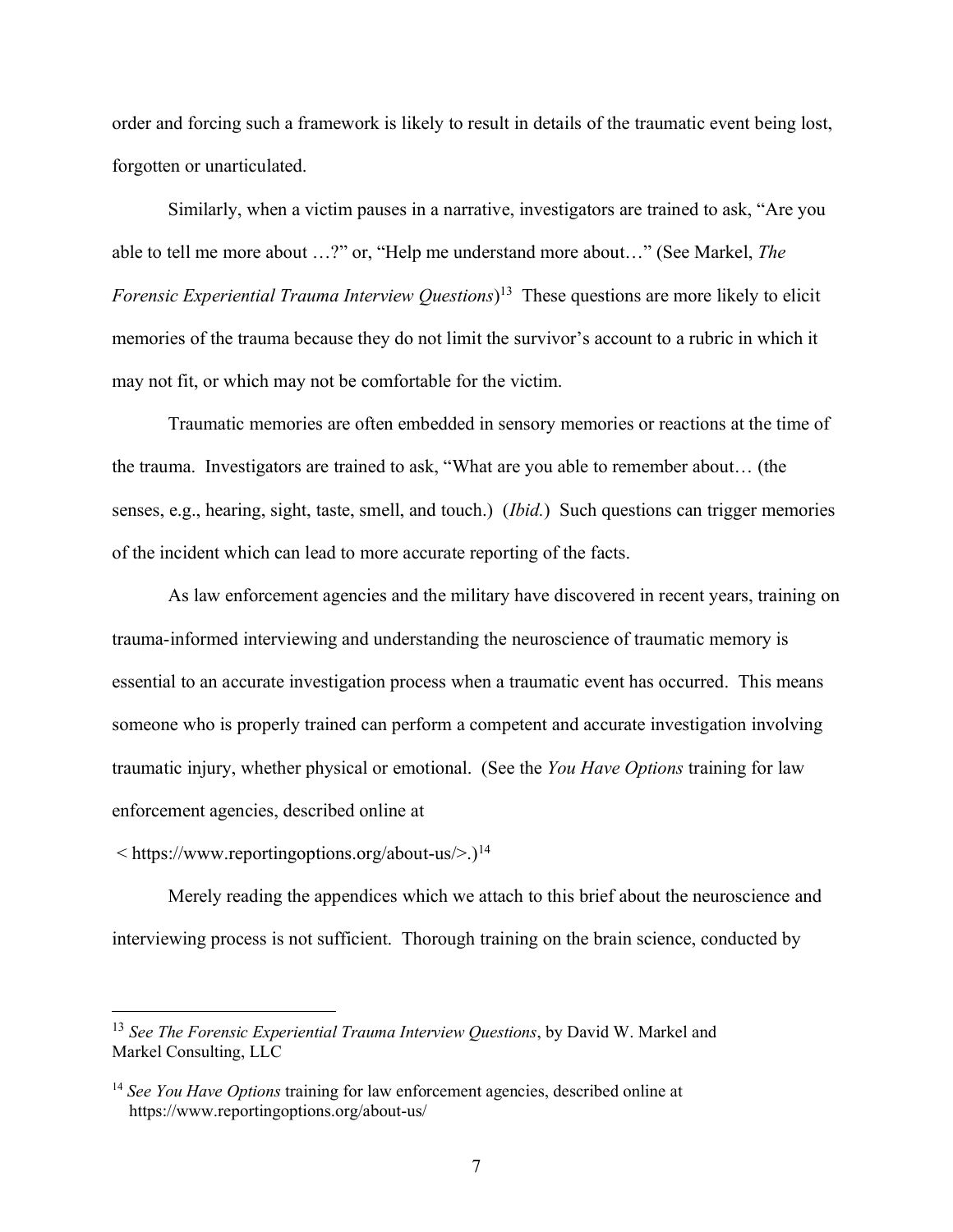experts, coupled with training on interviewing techniques and actual practice of those techniques by trained observers is crucial. Thus, the state of California requires "a comprehensive, traumainformed training program for campus officials involved in investigating and adjudicating sexual assault, domestic violence, dating violence and stalking cases." (Cal. Ed. Code, § 67386, subd.  $(b)(12)^{15}$  Accordingly, California institutions of higher education provide training on traumainformed interviewing techniques for Title IX investigators. (See, e.g., University of California Office of the President, Systemwide Title IX Office, online at <https://www.ucop.edu/titleix/resources/svsh-training-and-materials/index.html>.)<sup>16</sup>

The Proposed Decision states that "the Commission may want its own staff to conduct its own investigation into a sexual assault incident to understand the circumstances that led to the decision not to deactivate a TNC driver." (Proposed Decision at p. 11.)<sup>17</sup> Before such any such investigation should be permitted, Commission staff conducting investigations of sexual assault/harassment must have training about conducting a trauma-informed investigation. The risk of failing to so is the potential re-traumatization of the victim as well as the loss of accurate information about the incident itself.

### **IV. CONCLUSION**

The Proposed Decision should be modified in several respects. First, the Commission's proposed taxonomies should be replaced with the RALIANCE Taxonomy©, for the reasons stated herein and in the Comments to the Proposed Decision filed by RALIANCE. The RALIANCE Taxonomy© was developed by experts in the sexual violence movement and criminal law of sexual assault, is uniformly used by the sexual assault movement, and is easier

<sup>&</sup>lt;sup>15</sup> Cal. Ed. Code,  $\frac{6}{386}$ , subd. (b)(12)

<sup>16</sup> *See* e.g., University of California Office of the President, Systemwide Title IX Office, online at <https://www.ucop.edu/title-ix/resources/svsh-training-and-materials/index.html>

<sup>17</sup> *See* CPUC Proposed Decision at 11.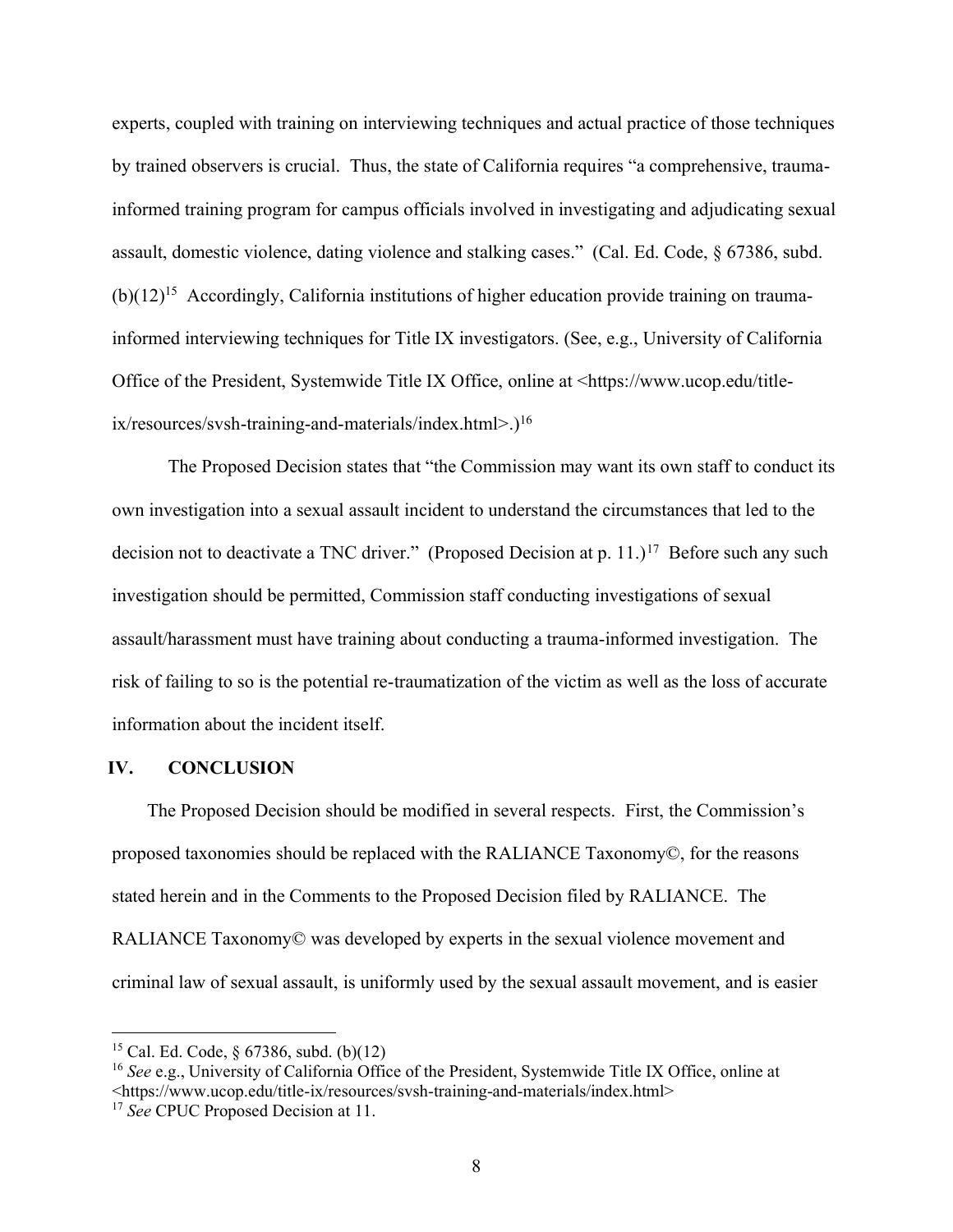for non-experts to use because it carefully and completely defines the behaviors that constitute sexual assault/sexual harassment.

Second, as explained in the RALIANCE Comments, the Commission's proposed taxonomies on sexual harassment are erroneous in adopting workplace sexual harassment standards which are not appropriate in the TNC context. The RALIANCE Taxonomy© more accurately defines sexual harassment and should be adopted because it is the accepted standard developed by and uniformly used in the movement by sexual assault organizations.

Finally, the proposed investigative framework omits any requirement for trauma-informed training of investigators, which is essential to performing an accurate investigation and which is crucial to avoid the risk of re-traumatizing victims. The state of California recognizes the crucial nature of training on trauma to the accuracy of sexual assault investigations by requiring it of all sexual assault investigators at institutions of higher education in California. VALOR submits that such training is equally needed in the context of interviewing victims of sexual assault in the TNC context.

VALOR respectfully requests that the Commission modify its Proposed Decision accordingly.

Respectfully submitted,

By: Janet Neeley

Janet E. Neeley State Bar No.90960 1030 S. Arroyo Parkway, Suite 116 Pasadena, CA 91105 Tel. (916) 747-4131 Email: [neeleyjanet@gmail.com](mailto:neeleyjanet@gmail.com)

Dated: June 8, 2022

### **Attorney for ValorUS**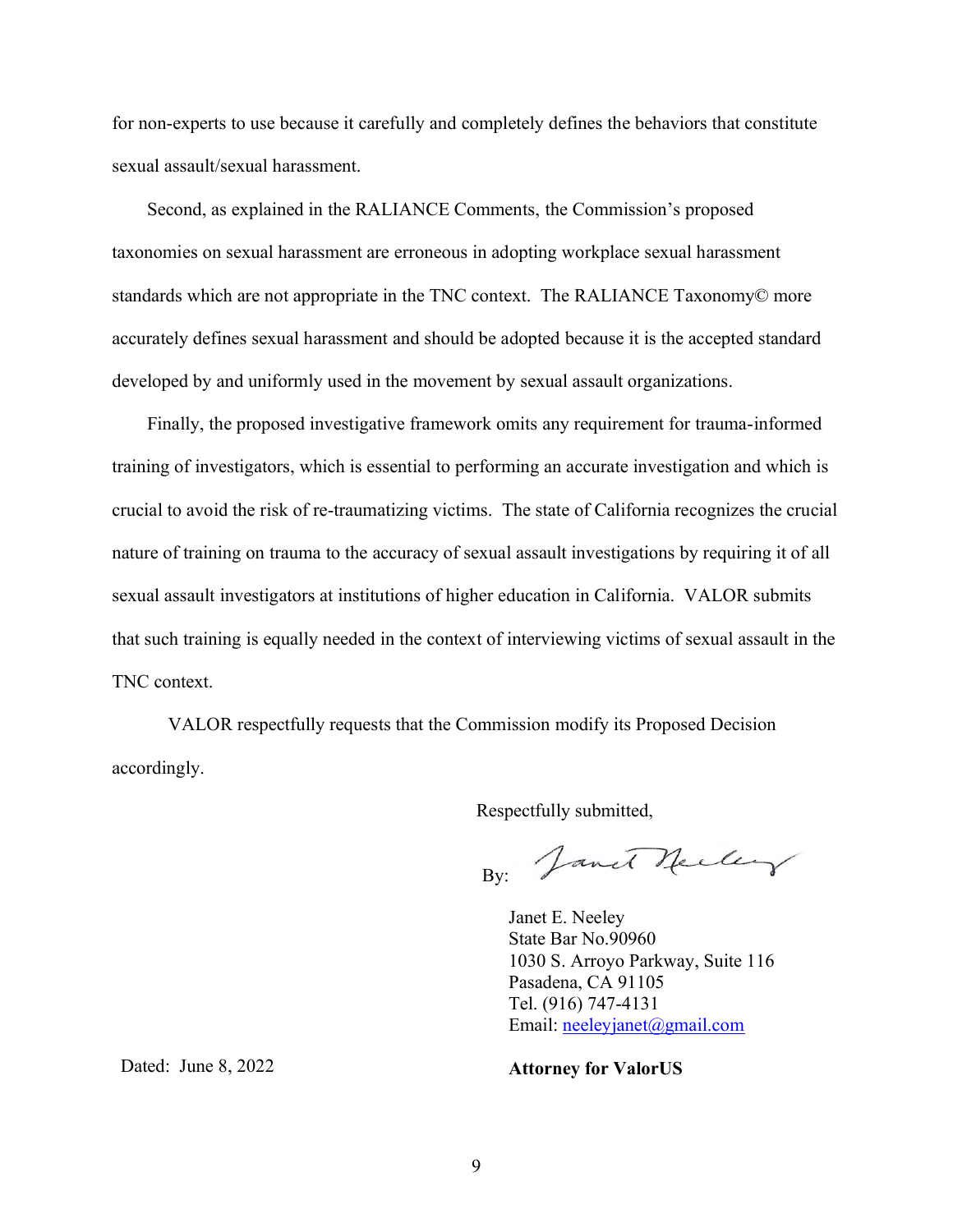### **BEFORE THE PUBLIC UTILITIES COMMISSION OF THE STATE OF CALIFORNIA**

Order Instituting Rulemaking on Regulations Relating to Passenger Carriers, Ridesharing and New Online Enabled Transportation Services.

R.12-12-011

### **COMMENTS OF VALOR ON THE [PROPOSED DECISION A](http://docs.cpuc.ca.gov/PublishedDocs/Efile/G000/M326/K933/326933637.PDF)DOPTING UNIFORM TAXONOMIES FOR SEXUAL ASSAULT AND SEXUAL HARASSMENT THAT TRANSPORTATION NETWORK COMPANIES MUST USE FOR THEIR ANNUAL REPORTS, AS WELL AS ADOPTING TRAINING, INVESTIGATING, AND REPORTING PROTOCOLS**

 **[Appendix]**

Janet E. Neeley State Bar No.90960 1030 S. Arroyo Parkway, Suite 116 Pasadena, CA 91105 Tel. (916) 747-4131 Email: neeleyjanet@gmail.com

June 8, 2022

 **Attorney for ValorUS**